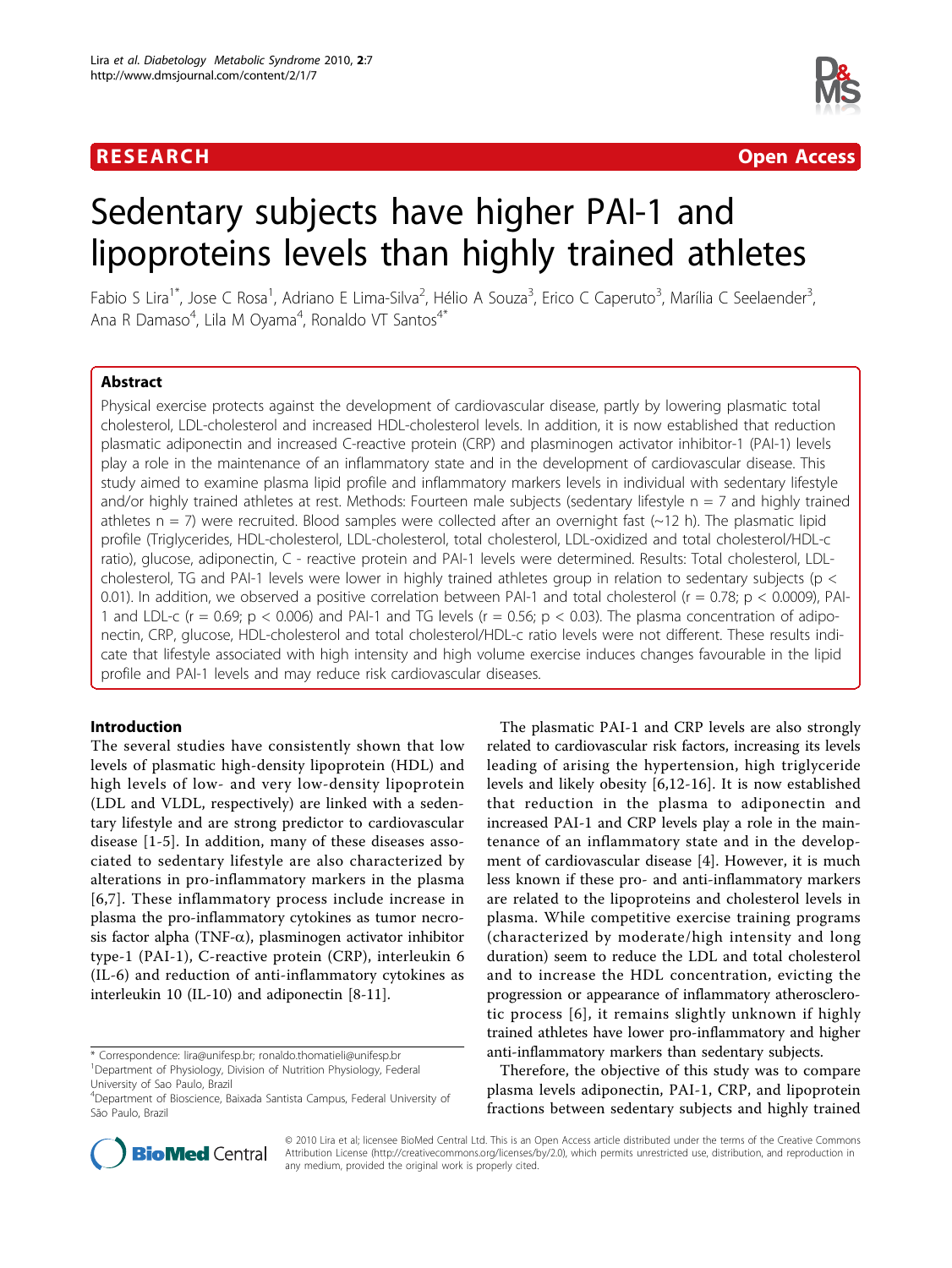<span id="page-1-0"></span>athletes. We hypothesised that individuals that performed high amount of exercise (moderate/high intensity and long duration) have improved lipid profile and inflammatory factors levels in relation sedentary subjects.

## Methods

## Subjects

Fourteen healthy men and non-smoking participated in this study. The subjects were sedentary lifestyle  $(n = 7)$ [age 28.6 (6.9) years, height 174.0 (0.04) cm, weight 75.6  $(10.2)$  kg] and highly trained athletes in cycling  $(n = 7)$ [age 29.8 (5.7) years, height 177.0 (0.06) cm, weight 74.7 (4.4) kg]. The anthropometric parameters (height and body weight) were measured and standardized using Lohman's protocol [[17\]](#page-4-0). The physical and training characteristics of both groups are described in Table 1. The benefits and risks were explained before written consent was obtained. The study procedures were previously approved by the Ethics Committee of the Federal University of São Paulo. Non-inclusion criteria were: identified genetic, metabolic or endocrine disease, previous drug utilization, time exercise training program or nonexercise.

 $VO<sub>2max</sub>$  test was performed of athletes in particular clinics. The data was sending for us analyzed. All data frequence, volume and intensity exercise were related by technical professional this athletes. The athletes remain 48 h without exercise.

## Blood sampling and analysis

A catheter was inserted in a brachial vein for drawing venous blood samples. The blood samples (10 ml) were immediately transferred into two 5-ml vacutainer tubes (Becton Dickinson, BD, Juiz de Fora, MG, Brazil) containing EDTA for plasma separation. The tubes were centrifuged at 3000 g for 15 minutes at 4°C, and plasma samples were stored at -80°C until analysis. Triglycerides, HDL cholesterol, and total cholesterol were assessed through commercial enzymatic kits (Labtest®,

#### Table 1 The height, body mass, and body mass index the both groups and the weekly exercise intensity, frequence, volume and time experience by highly trained athletes group

| <b>Subjects</b>                        | Sedentary       | <b>Highly Trained Athletes</b> |  |
|----------------------------------------|-----------------|--------------------------------|--|
| Height (cm)                            | $174 \pm 0.05$  | $177 \pm 0.06$                 |  |
| Body mass (kg)                         | $75.6 \pm 10.2$ | $74.7 + 4.46$                  |  |
| BMI $(kq/m2)$                          | $24.9 \pm 2.54$ | $23.9 \pm 1.54$                |  |
| Experience exercise training (years)   |                 | $8.86 \pm 2.73$                |  |
| Frequence exercise (time for week)     |                 | $4.43 \pm 1.27$                |  |
| Volume exercise (hours for day)        |                 | $2.14 + 0.62$                  |  |
| Intensity exercise $(\sqrt{O_{2max}})$ |                 | 50-100%                        |  |

Results are expressed as mean value ± SD.

São Paulo, Brazil). LDL cholesterol was calculated according to Friedewald et al. [[18](#page-4-0)] and LDL-oxidized was calculated according to Tsimihodimos et al [[19\]](#page-4-0). Plasma glucose concentration was analysed using the enzymatic colorimetric method (Biotécnica, São Paulo, Brazil). PAI-1 and adiponectin were assessed through commercial kits (R&D systems®, São Paulo, Brazil). CRP was assessed through commercial kit (Bioclin®, São Paulo, Brazil).

## Statistical analyses

The data distribution was previously checked by the Bartlett's test for equal variances, and the data are reported as means and standard deviation. The differences in the plasma parameters among groups were accessed by unpaired t test. The Pearson correlation coefficient was calculated to assess the relationship between variables. The analysis was carried out using GraphPad Prism (version 5.00) software, and the significance level was set at  $p < 0.05$ .

## Results

The subjects have similar height, body mass, and body mass index (table 1). The weekly exercise intensity, frequence, volume and time experience by highly trained athletes groups are also showed in Table 1.

Table 2 show plasmatic lipid profile, glucose, PAI-1, adiponectin, and CRP levels for the two groups. Was observed less plasmatic levels the Total cholesterol (p < 0.001), LDL-c ( $p < 0.01$ ) and TG ( $p < 0.038$ ) in highly trained athletes than in sedentary group. Plasmatic PAI-1 level was significantly lower ( $p < 0.0001$ ) in highly trained athletes when compared with sedentary group. The plasmatic adiponectin ( $p < 0.88$ ), CRP ( $p < 0.93$ ), glucose (p < 0.10), LDL-oxidized (p < 0.09), HDL-c (p < 0.32) concentrations and Total Cholesterol/HDL-c ratio  $(p < 0.49)$  were not significantly different between the groups.

#### Table 2 Lipid profile, glucose, PAI-1, adiponectin, and CRP levels in the sedentary and highly trained athletes groups.

| <b>Subjects</b>      | Sedentary       | <b>Highly Trained Athletes</b> |  |
|----------------------|-----------------|--------------------------------|--|
| TG (mmol/L)          | $1.40 \pm 0.62$ | $0.94 \pm 0.45*$               |  |
| Cholesterol (mmol/L) | $3.98 \pm 0.27$ | $2.84 \pm 0.66$ ***            |  |
| LDL-c (mmol/L)       | $2.38 \pm 0.16$ | $1.50 \pm 0.80$ **             |  |
| LDL-ox (mmol/L)      | $1.37 \pm 0.67$ | $0.71 \pm 0.42$                |  |
| HDL-c (mmol/L)       | $1.31 \pm 0.23$ | $1.15 \pm 0.35$                |  |
| TC/HDL-c ratio       | $3.09 \pm 0.51$ | $2.72 \pm 1.28$                |  |
| Glucose (mmol/L)     | $4.26 \pm 0.23$ | $4.45 \pm 0.06$                |  |
| $PAI-1$ (ng/mL)      | $18.7 \pm 2.00$ | $4.50 \pm 1.71***$             |  |
| Adiponectin (ug/L)   | $14.1 \pm 3.48$ | $13.73 \pm 5.91$               |  |
| $CRP$ ( $q/L$ )      | $2.83 + 0.27$   | $2.82 + 0.25$                  |  |

Results are expressed as mean value  $\pm$  SD. \* p < 0.05; \*\* p < 0.01; \*\*\*  $p < 0.001$  significantly lower than Sedentary group.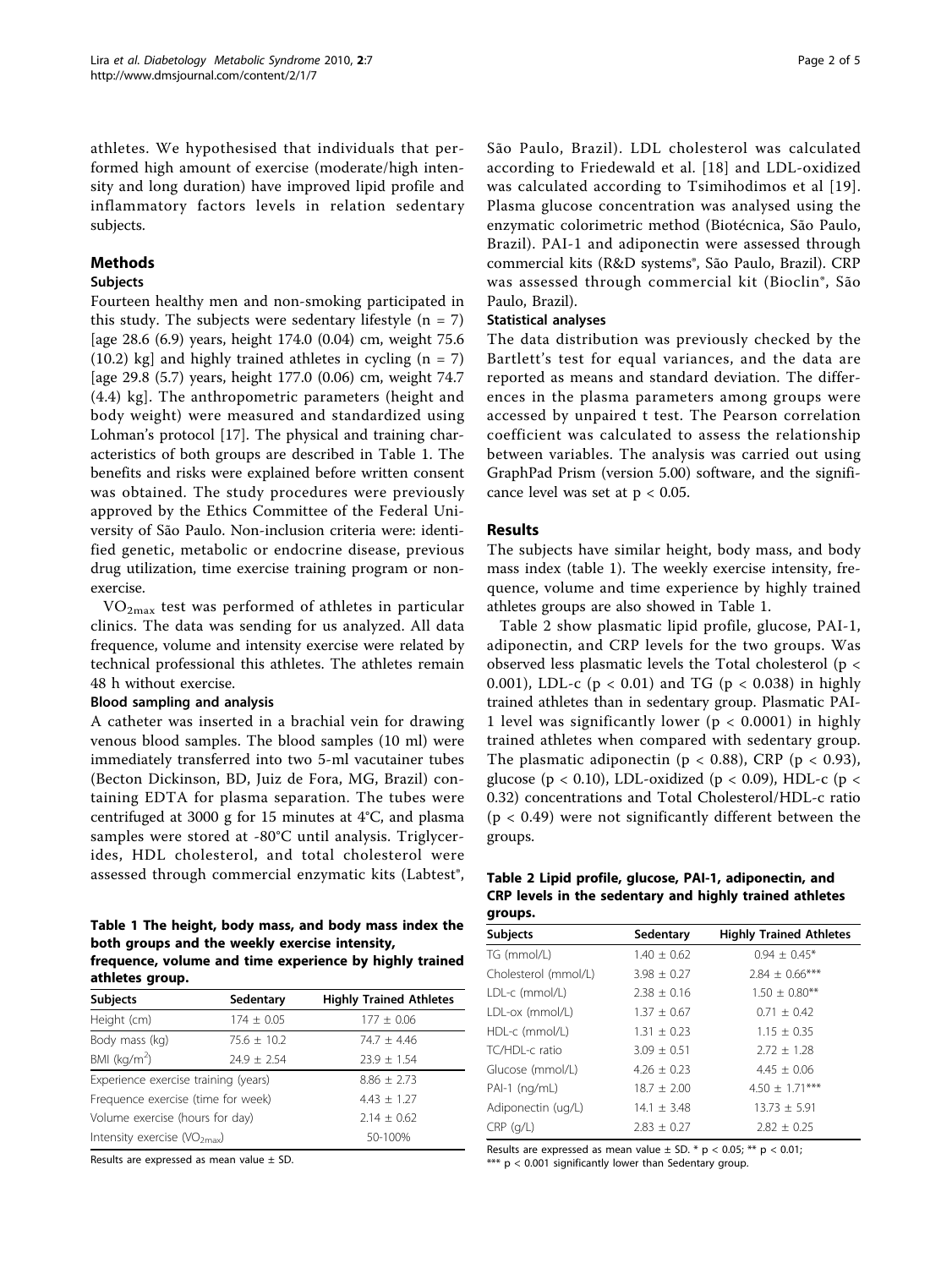Was found a correlation positive between plasmatic PAI-1 and total cholesterol level ( $r = 0.78$ ,  $p = 0.0009$ ). The plasma PAI-1 level was also positively associated with LDL-c (r = 0.69, p = 0.006) and TG (r = 0.56, p = 0.03). All correlation is showed in Figure 1. No significant correlations were found between PAI-1 and any other variable. No correlations were found between adiponectin and CRP with any variable ( $p > 0.05$ ). The volume and exercise frequency of the highly trained athletes group was inversely associated with TG concentration ( $r = -0.76$  and  $-0.77$ , respectively;  $p < 0.05$ ; *data not* showed).

## Discussion

The results of the present study indicate that, highly trained athletes subjects that perform high amount of the exercise shown lower plasmatic lipid profile and PAI-1 levels than sedentary subjects. In addition, the plasma total cholesterol, LDL-c and TG concentration were positively correlated with pro-inflammatory PAI-1 levels.

The data of the present study confirm previous findings that subjects trained have lower plasmatic TG, LDL-c and total cholesterol concentration than sedentary subjects [[20,21\]](#page-4-0). Tsekouras et al [[22\]](#page-4-0) examined the

effect of high intensity intervals of aerobic training on VLDL-TG secretion in men. They observed that subjects who had trained by running on the treadmill for 8 weeks at 90% VO<sub>2peak</sub> had a reduced rate of VLDL-TG secretion, suggesting that subjects that perform high intensity exercise induced changes in plasmatic lipid profile. Moderate chronic exercise also induces an augment of lipase lipoprotein gene expression and activity, both in the skeletal muscle and the adipose tissue [[23](#page-4-0),[24\]](#page-4-0), resulting in decreased plasma TG content and liver VLDL output [[25](#page-4-0),[26](#page-4-0)]. Additionally, aerobic exercise increase the activity of lecithin:cholesterol aciltransferase (L-CAT), the enzyme responsible for cholesterol ester transfer to HDL-c and reduces the activity of the plasmatic cholesterol ester transfer protein (CETP), the enzyme responsible for transferring the ester in HDL cholesterol to other lipoproteins [[27-31\]](#page-4-0). These alterations may lower the concentrations of total cholesterol and LDL-c in the plasma through the exchange of cholesterol ester between tissues and lipoproteins to HDL-c [[32\]](#page-4-0).

The plasmatic PAI-1 levels were less in highly trained athletes in relation to sedentary subjects, as showed in Table [1](#page-1-0). The fibriolytic system is a proteolytic enzyme system with many physiological functions of which

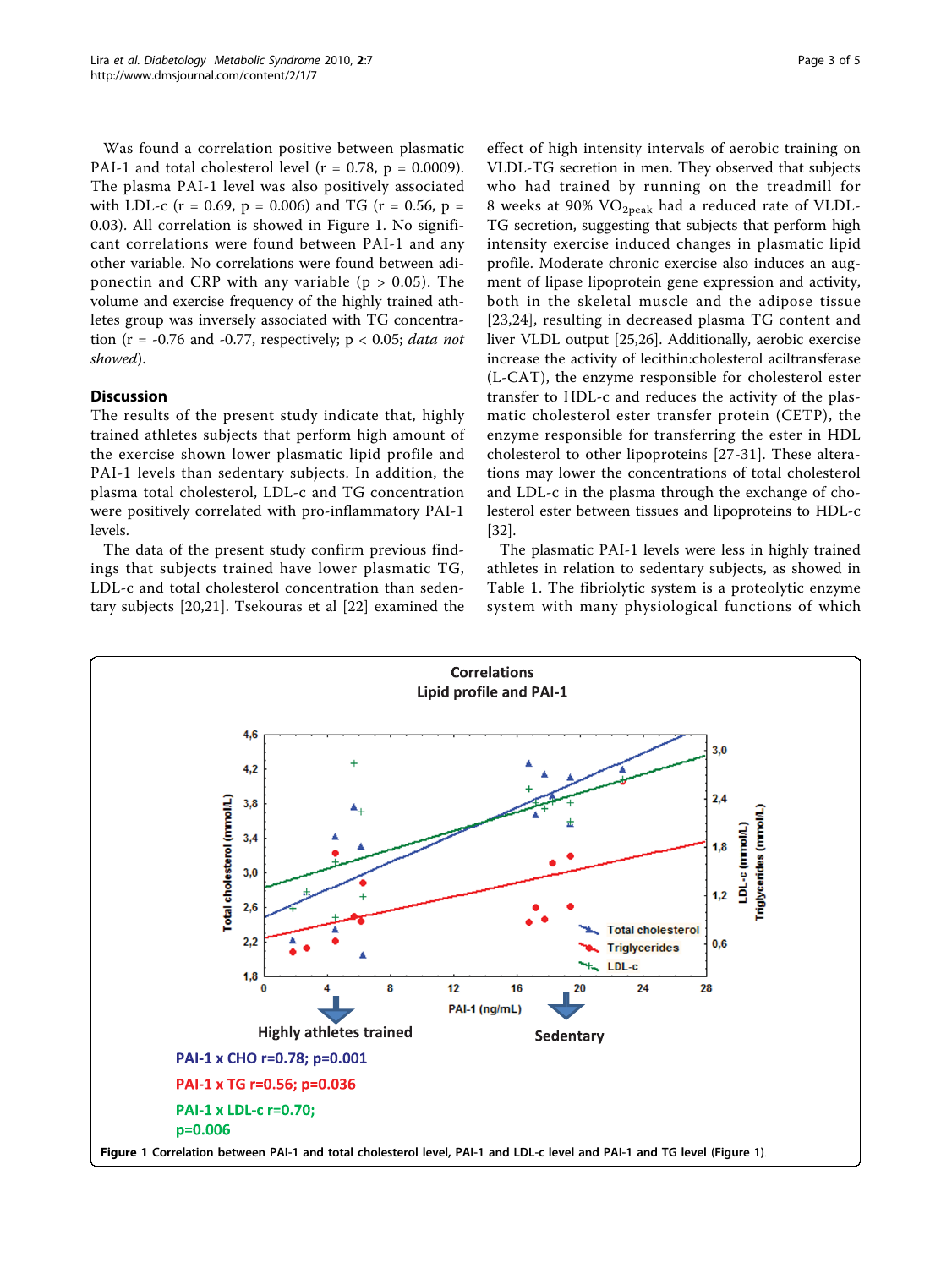<span id="page-3-0"></span>degradation of fibrin deposits in blood vessels is the best known and possibly the most important. Studies have indicated that reduced fibrinolytic capacity, mainly due to elevated plasma levels of PAI-1, may have pathogenetic importance in myocardial infarction, particularly in patients with hypertriglyceridemia [\[33](#page-4-0)]. Páramo et al [4], observed a significant reduction in PAI-1 activity after aerobic regular long-term (9 months duration) indicating that exercise training had beneficial effect on fibrinolysis. Stratton et al [\[34\]](#page-4-0) also showed that exercise training enhances fibrinolysis in healthy older men by increasing resting levels of tissue plasminogen activator and decreasing PAI-1 activity. The results of the present study indicated that high amount of exercise reduces PAI-1 levels in plasma.

Sedentary lifestyle increases the risk of developing cardiovascular disease and diabetes [1], and many other diseases which are linked to the inflammatory markers in the plasma [7]. Patients with elevated plasma cholesterol and with coronary atherosclerosis have increased plasma levels of PAI-1 [\[35](#page-4-0)]. Some studies indicate that this may be a consequence of the endothelial dysfunction caused by high plasma lipoprotein levels, and it is assumed that this is one of the principal causes by which these patients are at higher risk for myocardial infarctions [[36\]](#page-4-0). The results of the present study comparing highly trained athletes with sedentary subjects indicates that high amount of exercise exert an important protector effect for reduced both lipid profile and PAI-1 levels.

A positive and fairly strong relationship between triglycerides, LDL, total cholesterol and PAI-1 levels in plasma is of particular interest, since it raises the possibility that hypertriglyceridemia is connected with a predisposition to thrombosis through a coexisting increase in PAI-1 concentration [\[33](#page-4-0)]. Jovin et al [\[35\]](#page-4-0) related that, plasma LDL can induce an increased release of PAI-1 by endothelial cells into the vessel lumen and can contribute to the release of PAI-1 into the subendothelial space and thus to the process of atherosclerotic plaque remodelling and rupture. The significant correlations found in the present study between PAI-1 and TG, LDL and total cholesterol levels suggest that the elevated pro-inflammatory process in sedentary group may be due to the elevated values of the lipids in plasma.

In present study, no differences were verified in relation plasmatic CRP and adiponectin levels between sedentary and highly trained athletes. Changes in plasmatic CRP and adiponectin levels are more observed in weight loss interventions [5,6,[37,38\]](#page-4-0). These data indicate that these adipokines may not be good indicators of processes linked to the increase in the lipid profile in subjects with sedentary lifestyle.

The limitations of this study include the relatively small numbers of subjects in each of the groups and the lack of subjects with cardiovascular and other diseases in which the changes in variables are assessed. Future studies should address the ability of exercise training to alter fibrinolytic variables in these groups and should also evaluate the effects of longitudinal training protocols.

In summary, our results indicate that sedentary subjects present a favourable state leading to hypertriglyceridemia and hypercholesterolemia accompanied by high PAI-1 levels. In contrast, highly trained athletes performance and high amount of the exercise reduced greatly the possibility of appearance of cardiovascular diseases.

#### Author details

<sup>1</sup>Department of Physiology, Division of Nutrition Physiology, Federal University of Sao Paulo, Brazil. <sup>2</sup>Sports Science Research Group, Federal University of Alagoas, Brazil. <sup>3</sup>Molecular Biology of the Cell Group, Institute of Biomedical Sciences, Department of Cell and Developmental Biology, University of São Paulo, Brazil. <sup>4</sup> Department of Bioscience, Baixada Santista Campus, Federal University of São Paulo, Brazil.

#### Authors' contributions

FSL, JCR, AELS, HAS, ECC, MCS, ARD, LMO and RVTS participed the sample collected, assess samples, design of the study and performed the statistical analysis, and writing of paper. All authors read and approved the final manuscript

#### Competing interests

The authors declare that they have no competing interests.

#### Received: 24 October 2009

Accepted: 22 January 2010 Published: 22 January 2010

#### References

- 1. Hamburg NM, McMackin CJ, Huang AL, Shenouda SM, Widlansky ME, Schulz E, Gokce N, Ruderman NB, Keaney JF Jr, Vita JA: [Physical inactivity](http://www.ncbi.nlm.nih.gov/pubmed/17932315?dopt=Abstract) [rapidly induces insulin resistance and microvascular dysfunction in](http://www.ncbi.nlm.nih.gov/pubmed/17932315?dopt=Abstract) [healthy volunteers.](http://www.ncbi.nlm.nih.gov/pubmed/17932315?dopt=Abstract) Arterioscler Thromb Vasc Biol 2007, 27(12):2650-6.
- 2. Eliasson M, Asplund K, Evrin PE: [Regular leisure time physical activity](http://www.ncbi.nlm.nih.gov/pubmed/9027522?dopt=Abstract) [predicts high activity of tissue plasminogen activator: The Northern](http://www.ncbi.nlm.nih.gov/pubmed/9027522?dopt=Abstract) [Sweden MONICA Study.](http://www.ncbi.nlm.nih.gov/pubmed/9027522?dopt=Abstract) Int J Epidemiol 1996, 25(6):1182-8.
- 3. Näslund GK, Fredrikson M, Hellénius ML, de Faire U: [Effect of diet and](http://www.ncbi.nlm.nih.gov/pubmed/8762375?dopt=Abstract) [physical exercise intervention programmes on coronary heart disease](http://www.ncbi.nlm.nih.gov/pubmed/8762375?dopt=Abstract) [risk in smoking and non-smoking men in Sweden.](http://www.ncbi.nlm.nih.gov/pubmed/8762375?dopt=Abstract) J Epidemiol Community Health 1996, 50(2):131-6.
- 4. Páramo JA, Olavide I, Barba J, Montes R, Panizo C, Muñoz MC, Rocha E: [Long-term cardiac rehabilitation program favorably influences](http://www.ncbi.nlm.nih.gov/pubmed/9676025?dopt=Abstract) [fibrinolysis and lipid concentrations in acute myocardial infarction.](http://www.ncbi.nlm.nih.gov/pubmed/9676025?dopt=Abstract) Haematologica 1998, 83(6):519-24.
- 5. Milani RV, Lavie CJ, Mehra MR: [Reduction in C-reactive protein through](http://www.ncbi.nlm.nih.gov/pubmed/15028366?dopt=Abstract) [cardiac rehabilitation and exercise training.](http://www.ncbi.nlm.nih.gov/pubmed/15028366?dopt=Abstract) J Am Coll Cardiol 2004, 43(6):1056-61.
- Ades PA, Savage PD, Toth MJ, Harvey-Berino J, Schneider DJ, Bunn JY, Audelin MC, Ludlow M: [High-calorie-expenditure exercise: a new](http://www.ncbi.nlm.nih.gov/pubmed/19433752?dopt=Abstract) [approach to cardiac rehabilitation for overweight coronary patients.](http://www.ncbi.nlm.nih.gov/pubmed/19433752?dopt=Abstract) Circulation 2009, 119(20):2650-2.
- 7. King GL: [The role of inflammatory cytokines in diabetes and its](http://www.ncbi.nlm.nih.gov/pubmed/18673007?dopt=Abstract) [complications.](http://www.ncbi.nlm.nih.gov/pubmed/18673007?dopt=Abstract) J Periodontol 2008, 79:1527-34.
- 8. Lira FS, Koyama CH, Yamashita AS, Rosa JC, Zanchi NE, Batista ML Jr, Seelaender MC: [Chronic exercise decreases cytokine production in](http://www.ncbi.nlm.nih.gov/pubmed/19681095?dopt=Abstract) [healthy rat skeletal muscle.](http://www.ncbi.nlm.nih.gov/pubmed/19681095?dopt=Abstract) Cell Biochem Funct 2009, 27(7):458-61.
- 9. Hotamisligil GS, Shargill NS, Spiegelman BM: [Adipose expression of tumor](http://www.ncbi.nlm.nih.gov/pubmed/7678183?dopt=Abstract) [necrosis factor-alpha: direct role in obesity-linked insulin resistance.](http://www.ncbi.nlm.nih.gov/pubmed/7678183?dopt=Abstract) Science 1993, 259(5091):87-91.
- 10. Shimomura I, Funahashi T, Takahashi M, Maeda K, Kotani K, Nakamura T, Yamashita S, Miura M, Fukuda Y, Takemura K, Tokunaga K, Matsuzawa Y: